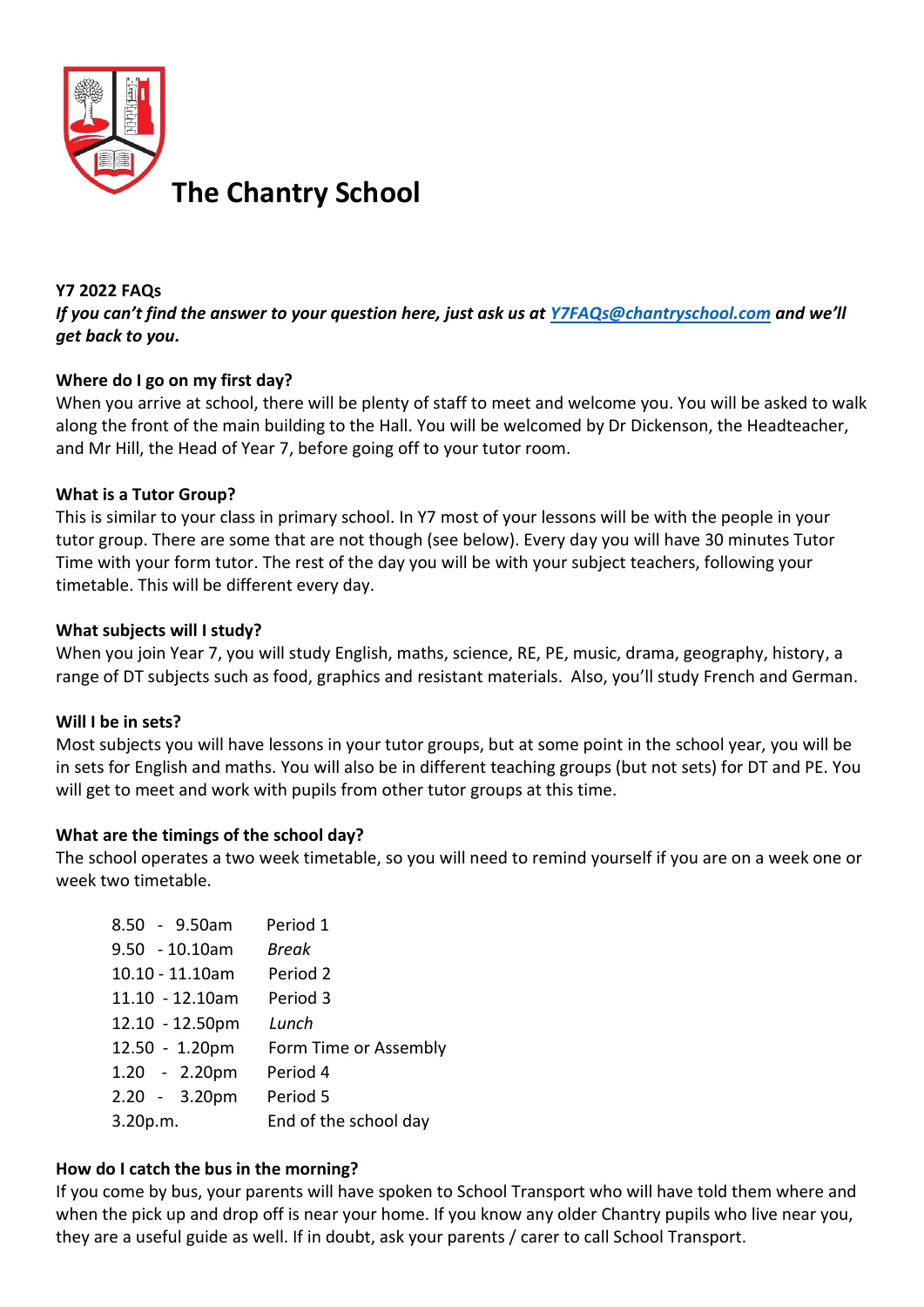## **How do I catch the bus in the evening?**

At the end of the school day, all pupils who take the bus walk down to the yard at the front of the school. You will get on your bus and wait! Staff will be checking that the school is clear of pupils who need to catch the bus, so you won't be left behind. We will also check that you are wearing your seatbelt before the bus is allowed to go.

# **Am I allowed a mobile phone?**

We understand that sometimes it is handy to have a mobile phone with you for the journey home after school, to let people know that you are home safe. Occasionally we may use a mobile phone for activities in class. In this instance you don't have to worry about not having a phone as pupils often group together to share a device. You are therefore allowed a mobile phone, but it must be turned off and kept out of sight in your bag throughout the school day, unless a teacher gives you permission in a lesson. If you break this rule a member of staff will confiscate your phone and you will have to collect it from the office after school. You will also receive a C2 and these will add up to detentions.

## **Will I be in the same tutor group as my primary school friends?**

We are currently in the process of allocating you to one of 6 tutor groups – named Ankerdine, Bredon, Cotswold, Kinver, Malvern or Woodbury. These will be formed with pupils from a mixture of primary schools. We do know important it is to pupils to be with their friends, but it is not possible to form tutor groups based on this. We will be aiming to create groups that have a mix of boys and girls, abilities and with no single primary school being over represented. This is always an anxious time for pupils, but please remember that there are over 20 primary schools feeding into us!

We always find that pupils settle into their tutor groups and make new friends, as well as retaining their old ones even if they are in another group.

## **Where do I get and eat lunch?**

You can either bring a packed lunch, or buy food from the canteens. There are 3 places to buy from – the 2 service points near the hall are indoor, and there is an outdoor service point near the science block. We sometimes manage the queues by directing different year groups at certain times. Your form tutor will tell you if this happens.

You can eat your lunch in either of the seated areas by the indoor service points or anywhere outdoors. We are just about to build a big covered area by the outdoor service point that will give us lots more seating. There is plenty of other seating around the school site to use as well. You are not allowed to eat in corridors or on the field. The field is only open when weather permits, mostly in the summer.

## **How do I pay for lunch?**

You will pay for your lunch with our cashless system. You will either use a thumbprint, a contactless card or a PIN. You add money to your lunch account using either the re-valuation machines in school or by your parents doing it online for you.

## **Are the older pupils scary?**

Not at all! The Chantry School community is very friendly and you will find lots of help from older pupils. We have some schemes, like peer mentors, where they will work with you. However, you will find they are very helpful around the school if you need to ask anything.

# **Will I get lost, and what happens if I do?**

You might get lost, but it won't be for long! The school is actually quite small for a secondary school, and within a few days pupils are easily finding their way. The most important thing is to know your timetable, so you know where you are heading. If you do get lost – just ask. Any teacher or older pupil will help you find your way. Most of all though, don't worry. Teachers know that you are finding your way around, so if you are a bit late to lessons in the first few days everyone will understand.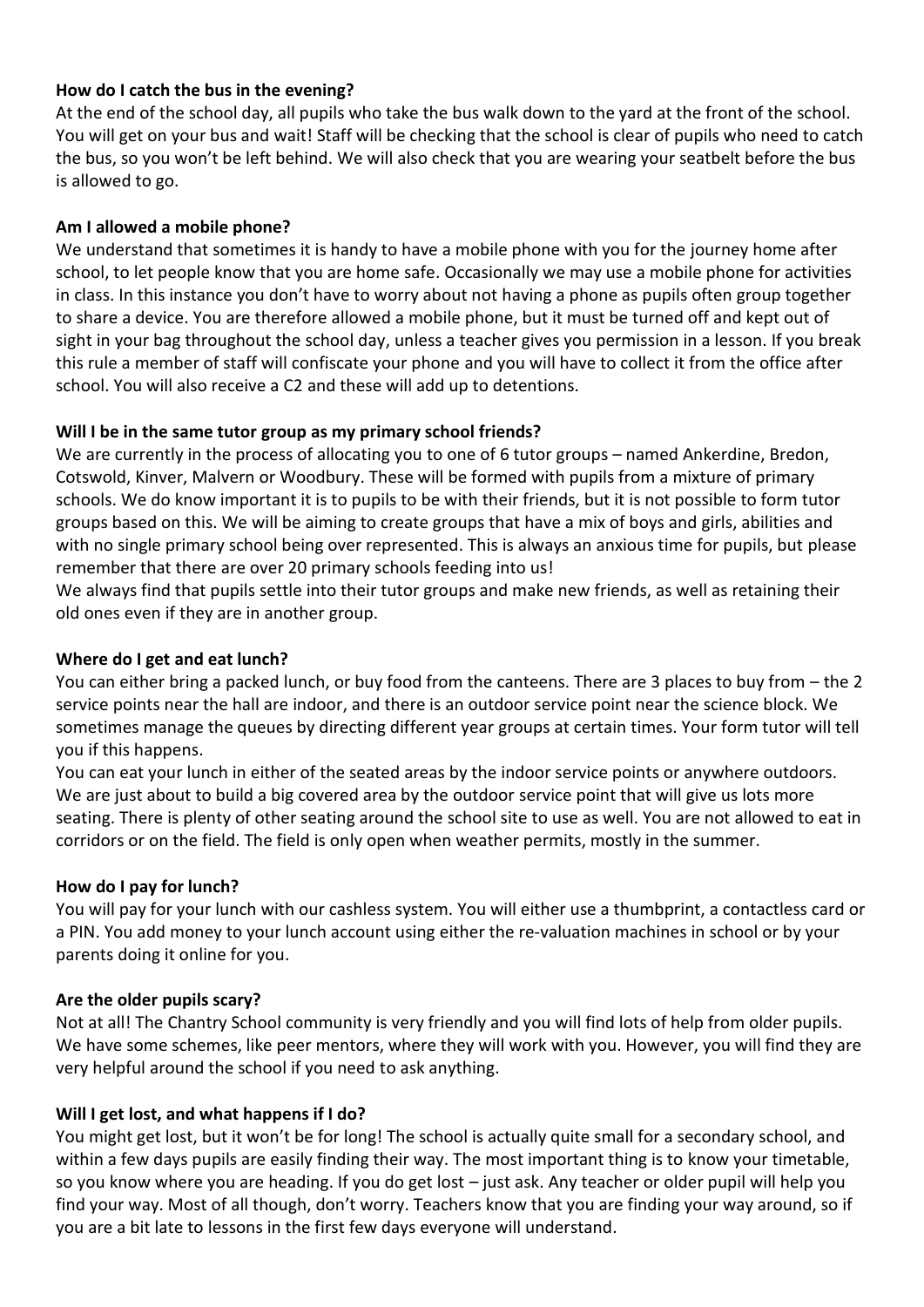## **What happens if I am late to school?**

If you are late to school for any reason then you must report to the main school office as soon as you arrive. Our friendly office staff will then sign you in and hand you a late slip. You should then make your way to your normal timetabled lesson and hand the late slip to your class teacher. That way they will know that you are all signed in and ready to start the day.

#### **What happens if I am late to lessons?**

Our school is much bigger than a primary school, so it may take you a minute or so to walk across the school site from one lesson to the next. You will see everyone doing the same and it is likely that you will arrive to your lesson around the same time as others. However, if you are much later than the rest of your class then you may be marked as "late" to the lesson. You will be asked to give a reason. If you have been talking to a teacher then they can give you a note to say that they held you up.

#### **Are the teachers really strict?**

No! We have high expectations and expect you to try your best, but we also recognise that mistakes can be made. As teachers we are understanding, like working with children and prefer it when we can form good relationships with our classes and the individuals within it. It's what makes The Chantry special. We are a community.

#### **How much homework will I get?**

Homework is an important of your learning at The Chantry School. However, we don't just set it for the sake of it. We don't set homework for all the subjects. We have a homework timetable and you have a weekly homework for English, maths and science and MFL. Then alternate weeks you have a homework for RE, history and geography. We always make sure we try to not set homework so it has to be completed over the holidays. We want to ensure you get a break and recharge your batteries

#### **Do you have detentions, and what are they given for?**

The school expectations will be made clear to you and are found on the 3Rs page in your school planner. If you are **ready** to learn, **respectful** to others and behave **responsibly** you will not be given a detention. Your tutor and class teachers will go through more detailed school rules which help things run smoothly and for the benefit of all pupils. When pupils do not meet these expectations, they will be given a lunch time detention. For example, you will lose your free time for disturbing the learning of other pupils, not following an adult's instructions, or not completing your homework on time.

#### **What should I do if I have a problem?**

If you have a problem then you should talk to your form tutor who will listen to you and do their very best to sort things out for you. Your form tutor is your first port of call for any issues that may arise, however big or small.

#### **What uniform do I have to wear?**

Our school uniform is smart and shows that we take our learning seriously and we are proud to be part of our school community. You will wear a plain white school shirt with a Chantry school tie and blazer with our school logo on the breast pocket. Formal black school trousers or a formal black knee length skirt. Shoes that are substantial and will protect your feet. Black socks or tights and any hair accessories will be in school colours only. You will have a smart haircut – no unnatural dyed colours and no lines, patterns or shapes shaved into your hair. You are not allowed make-up or jewellery - except one plain stud earing in each ear and a watch.

#### **What PE kit do I have to wear?**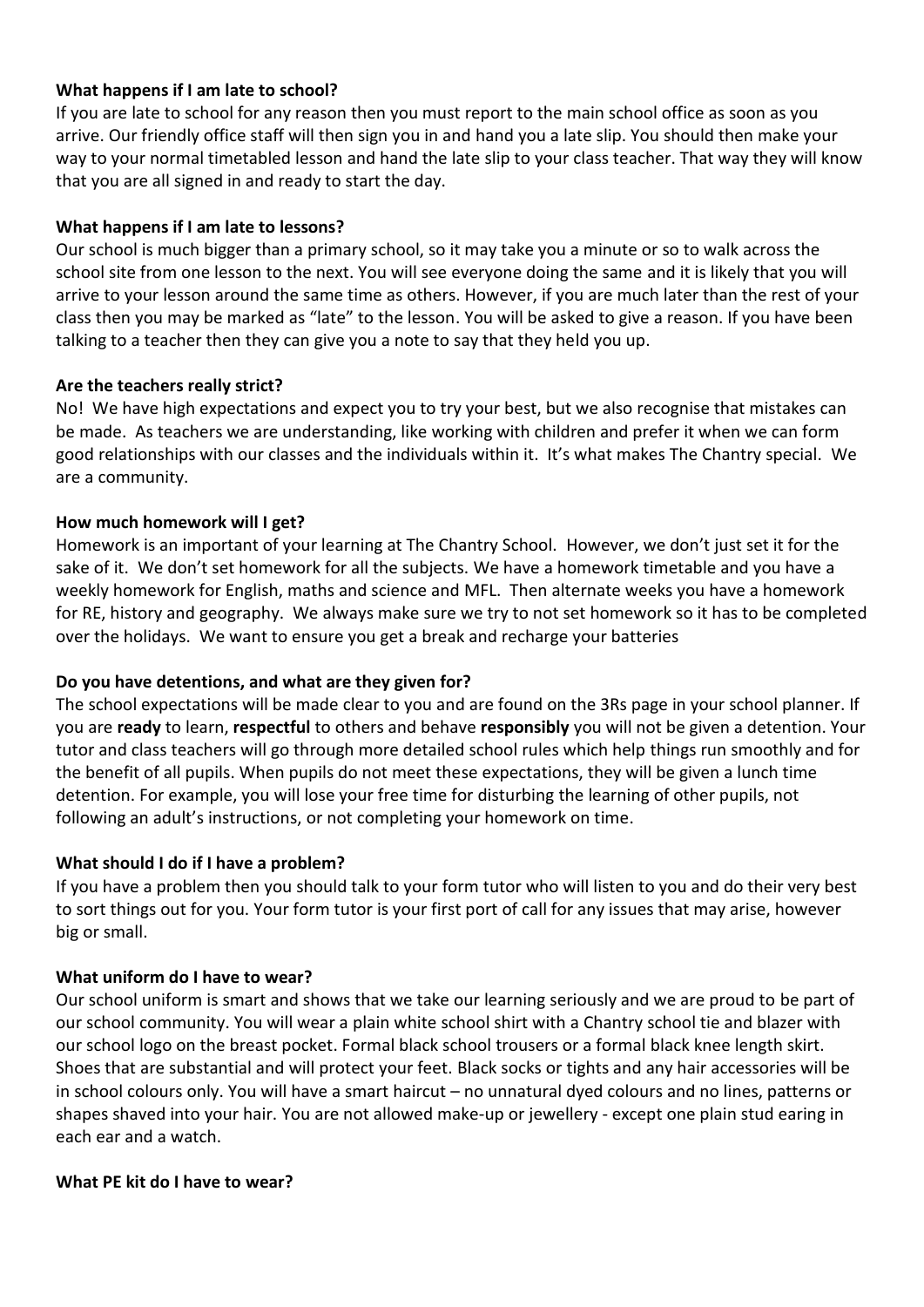It depends! Boys and girls have slightly different kit and we recommend different kit for different activities and at different times of the year. We want you to be comfortable and protected. Some items are available only from our supplier School Togs and other items are available from other shops.

Compulsory items from School Togs – Worcester Red/Black Reversible top (Boys/Girls) with The Chantry School name Black/Red Shorts (Boys) (Girls optional) Black Skort (Girls only) Black/Red Hooped Socks (Boys/Girls)

Additional Compulsory items available from School Togs and other suppliers: White Polo Shirt (Boys/Girls) plain or with crest from School Togs Plain White Shorts- (Boys indoor) Black Lycra Shorts (Boys only) White Socks- (Boys/Girls) Trainers (Boys/Girls) Football Boots (Boys/Girls) Shin Guards/ Gum Shield (Boys/Girls)

Optional Kit Items – From School Togs: Sports Bag with logo and initials Baseball Cap with logo Track Bottoms with logo The hoody is an additional extra that must only be worn over a reversible or polo shirt.

## **Am I allowed to wear make-up and jewellery?**

Jewellery is not allowed apart from one small pair of stud earrings – one in each ear. No other piercings are allowed. Pupils may wear a wristwatch.

Make-up is not allowed unless in year 11 and then only discreet or subtle make-up is acceptable. Nail varnish, or false nails are not allowed in school. You are not allowed to wear jewellery for PE.

## **Are there any rules on hair styles?**

Your hair should be appropriate for a business like and formal work environment – no extreme styles, no skin fades or unnatural colours. Hair essentials should only be in school uniform colours, black, red, grey, or white. We do not allow shaved patterns or lines in hair, we do not allow tipped hair colours or shaved eyebrows

## **What extra- curricular clubs are there?**

We have many extra-curricular clubs on offer to suit all interests. We cater for many sporting activities outside your normal PE lesson, so if you enjoy playing football, rugby, netball or hockey you will be able to join in with some after school sessions. If sport isn't your thing then you might like to join in with some of the projects that our run by our senior pupil leaders, from charity events for the community to work on improving our environment. If you are musical, there are many opportunities to get involved. You might join one of the after-school sessions, like RockSchool, or start to learn an instrument. You may even end up performing to the whole school in one of our Talent Shows. If you like Drama, then look out for the plays and musicals we put on. You might want to be in the spotlight, performing, or backstage making sure it all runs smoothly. Maybe you are in to Computing? If so, then the Coding Club will be for you. Whatever your interest, make sure you join in. You really do get out of school what you put in.

## **What is your House System?**

When you join The Chantry School you join a tutor group – the name of the Tutor group (eg Kinver) will be the House you belong to. Every year group has one tutor group that belongs to the House so Kinver has a